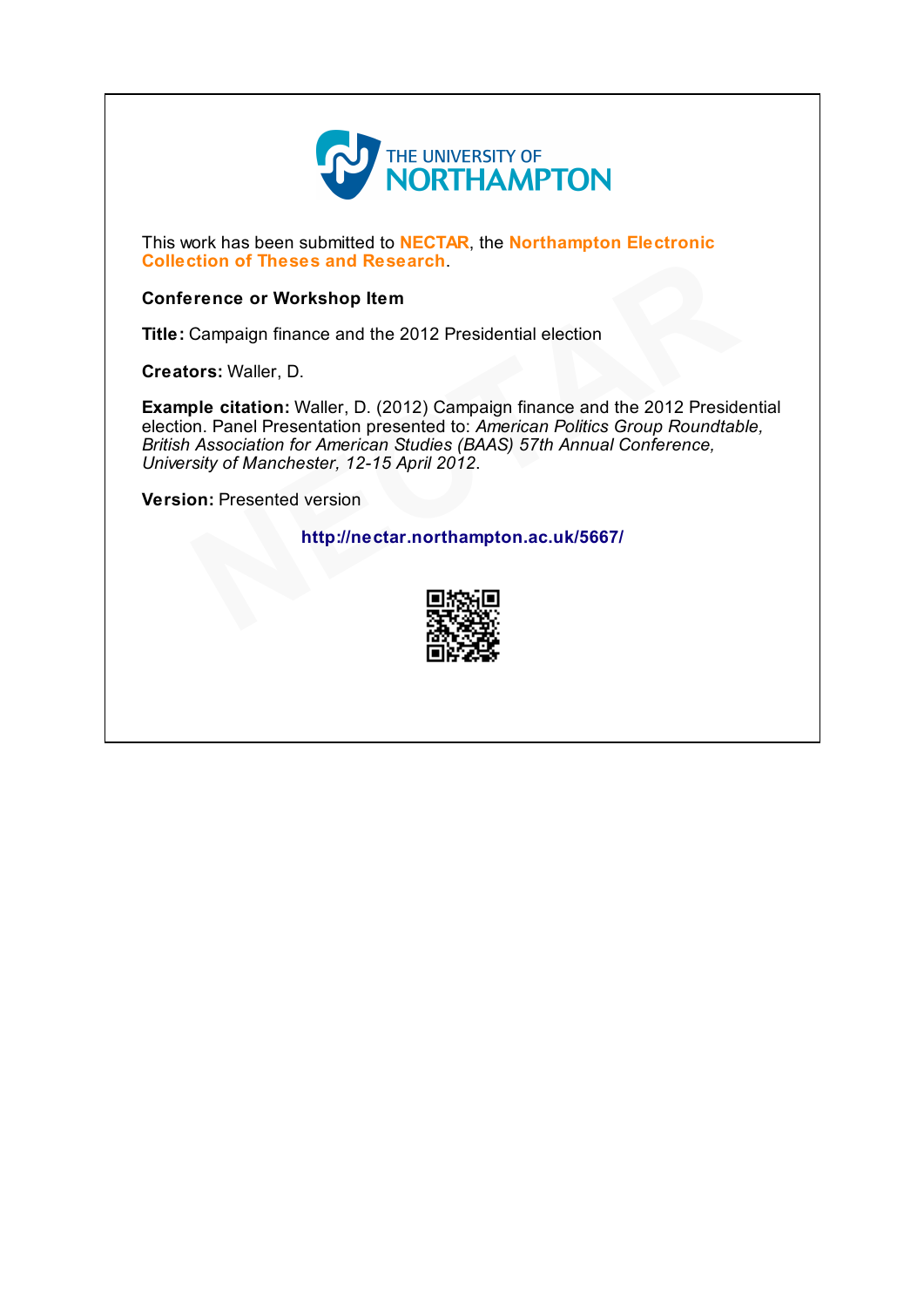# **CAMPAIGN FINANCE AND 2012 ELECTION**

Presentation to American Politics Group Roundtable "Tracking the 2012 Elections", British Association for American Studies Conference, University of Manchester, 14 April 2012

## **A. Regulatory Framework**

1. This cycle has been different because of the Supreme Court's Citizens United decision of January 2010. $1$ 

2. Citizens United struck down provisions of Bipartisan Campaign Reform Act ('McCain-Fiengold') of 2002 limiting corporate expenditures on so-called "electioneering communications":

• the Court did not strike down the prohibition against donations directly to candidate's campaigns

• however corporations (i.e. companies *and* trades unions) can now directly spend their own money on election advertising, which previously would have had to be undertaken by their associated PACs, financed by voluntary contributions<sup>2</sup>

3. A subsequent Court of Appeals ruling (SpeechNOW.org v FEC)<sup>3</sup> held that "contributions to political action committees [so-called 'Super PACs'] that make only independent expenditures cannot be limited." $4^4$ 

• the decision did not affect the activities of "527" groups (unregulated by BCRA) which do not advocate the election or defeat of a candidate, but can run issueadvocacy media

• reporting and disclosure requirements of FERA and BCRA remain intact<sup>5</sup>

4. Super PACs must be independent of a candidate's campaign, but the degree of independence has not yet been tested in law and seems superficial; e.g. Romney's Restore Our Future was founded by three aides from his 2008 campaign;<sup>6</sup> and candidates can appear at its fundraisers.

<sup>&</sup>lt;sup>1</sup> Citizens United v. Federal Election Commission, 558 U.S. 08-205 (21 January 2010)

 $2$  Congressional Research Service R41542, "The State of Campaign Finance Policy: Recent Developments and Issues for Congress", 21 December 2010, p. 6

 $3$  United States Court of Appeals For the D.C. Circuit, No. 08-5223, decided 26 March 2010

 $<sup>4</sup>$  CRS, p. 7</sup>

 $5$  CRS, p. 9

 $6$  Charles Spiers, general counsel; Carl Forti, political director; and Larry McCarthy, "a member of the Romney media team" (*The Washington Post*, 23 June 2011)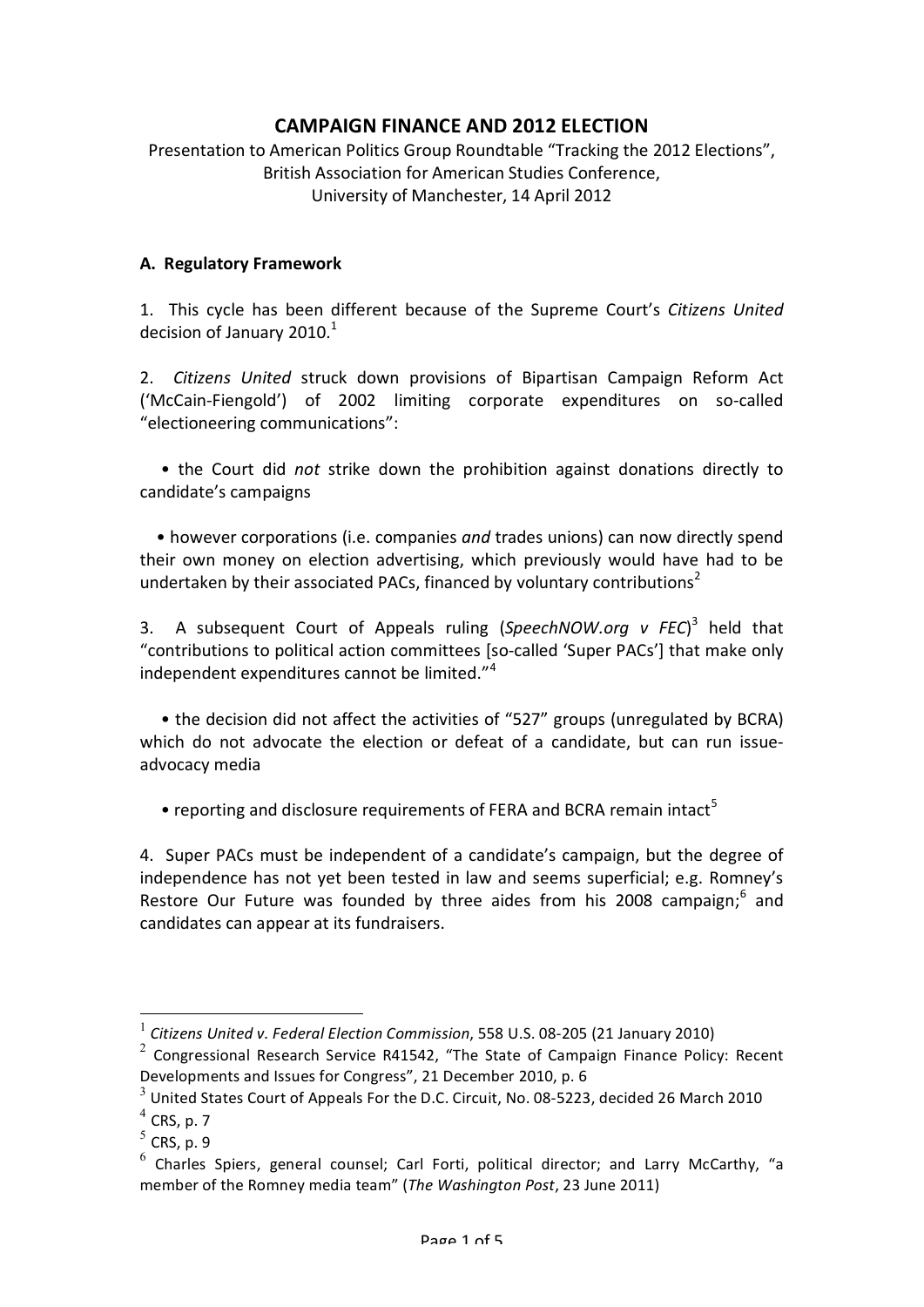5. As *The Economist* reported in February: "When asked recently if a super PAC would run afoul of the independence rules by running ads that featured a candidate, were 'fully co-ordinated' with his campaign, relied on his website for inspiration and were intended to win him re-election, the FEC could not decide. The three Democratic commissioners thought this would break the rules; the three Republicans thought not."<sup>7</sup>

6.% % TwentyPthree% state% broadcasting% associations% filed% *amicus*% briefs% in% the% *Citizens( United* case, thus demonstrating the economic interest of the media in the outcome.<sup>8</sup>

#### **B. Money Raised**

1. Examination of Super PAC fundraising thus far shows Romney very much in the lead.

2. But Super PAC fundraising *and* expenditure is still outstripped by the amounts for the candidates' official campaigns, considerably so in the case of Ron Paul.

3. The composition of the donations is also telling:

• the news has all been made by the very large individual donations, e.g. Sheldon Adelson's \$5 million to New Gingrich's PAC (although this is substantially exceeded by Miriam Adelson's \$12.5 million)

• however fully \$64 million of Romney's total money has come from donations of between \$1,000 and \$2,500 $^9$ 

• Santorum's Super PAC received only two million-dollar donations and Paul's only one

• Gingrich is the only candidate the majority of whose money has come from individual 'mega-donations' (i.e. the Adelsons)

• the greater majority of large donors are *individuals* rather than corporations – thus the *Citizens United* decision is important as the basis for the *SpeechNOW* decision, not in and of itself

4. A comparison of this cycle with previous elections does not seem to indicate that money is playing a bigger role at this stage [Graphic of fundraising from 1999 to  $2011$ <sup>10</sup>

 $\frac{7}{1}$  "The hands that prod, the wallets that feed", 25 February 2012. At least four commissioners must vote to open an investigation into alleged violations.

 $8$  Comment made by audience member, 14 April 2012

 $9$  Whereas 97% of donations to his Super PAC were of \$25,000 or more.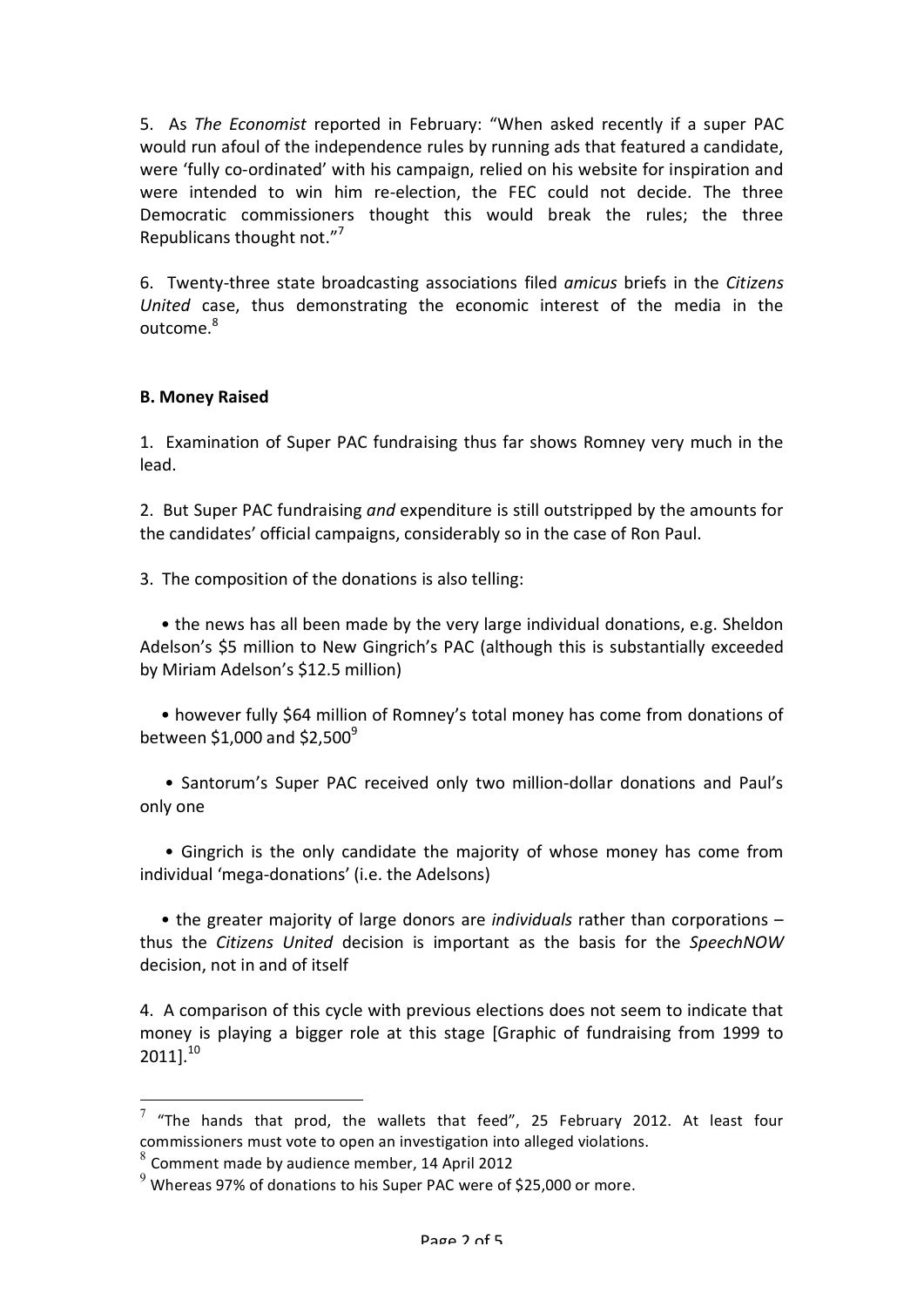5. Obama's fundraising still outstrips his rivals': the combined total for his campaign and the DNC is just under \$300 million, of which only \$5 million is attributable to his Super PAC ('Priorities USA').<sup>11</sup>

• furthermore, nearly half of Obama's money and a quarter of the money he has raised for his party has come from donations of \$200 or less – significantly different from the situation for the Republican candidates and also from Obama's own fundraising in  $2008.<sup>12</sup>$ 

## **C. The Effect on the Campaigns**

1. It might be hypothesised that Super PAC funding would help challengers to the frontrunner to keep going for longer than they would otherwise:

• this is obviously the case with Gingrich, but was also true of Santorum: Foster Friess's support effectively revived his campaign at the end of 2011 and was substantially increased (by nearly half a million dollars) in the wake of the Iowa  $c$ aucus. $13$ 

• some have argued (e.g. Ross Douthat in The New York Times) that this has served democracy by extending the campaign and forcing "the frontrunner ... to confront actual voters day after day and week after week".<sup>14</sup>

2. The motivations of the donors can vary. Harold Simmons, who bankrolled the Swift Boat Veterans for the Truth in 2004, has given "\$12 million to American Crossroads, a super PAC running ads against Obama; \$1 million to Gingrich; \$1.1 million to Rick Perry; and \$100,000 to Romney" which suggests an 'anyone but Obama' strategy.<sup>15</sup>

3. Super PACs may have had their greatest impact on advertising, which is almost indistinguishable from the campaigns': $16$ 

• the majority of negative ads have been funded by Super PACs, thus allowing candidates to claim their hands are clean (e.g. in a debate two days before NH

 $10$  Romney's final-quarter fundraising in 2011 actually matched Obama's and Clinton's in 2007 and exceeded McCain's, and also exceeded Bush's in 1999.

 $11$  "President Obama has been able to tap very large contributions by raising some of his funds for the Democratic Party, which can accept more than \$60,000 from one person over the 2-year campaign."

<sup>&</sup>lt;sup>12</sup> The Washington Post, 18 November 2011

<sup>&</sup>lt;sup>13</sup> The Washington Post, 22 February 2012

 $^{14}$  3 April 2012<br> $^{15}$  Ihid.

<sup>&</sup>lt;sup>16</sup> Campaign adverts must now feature a personal message of endorsement; Super PAC adverts cannot.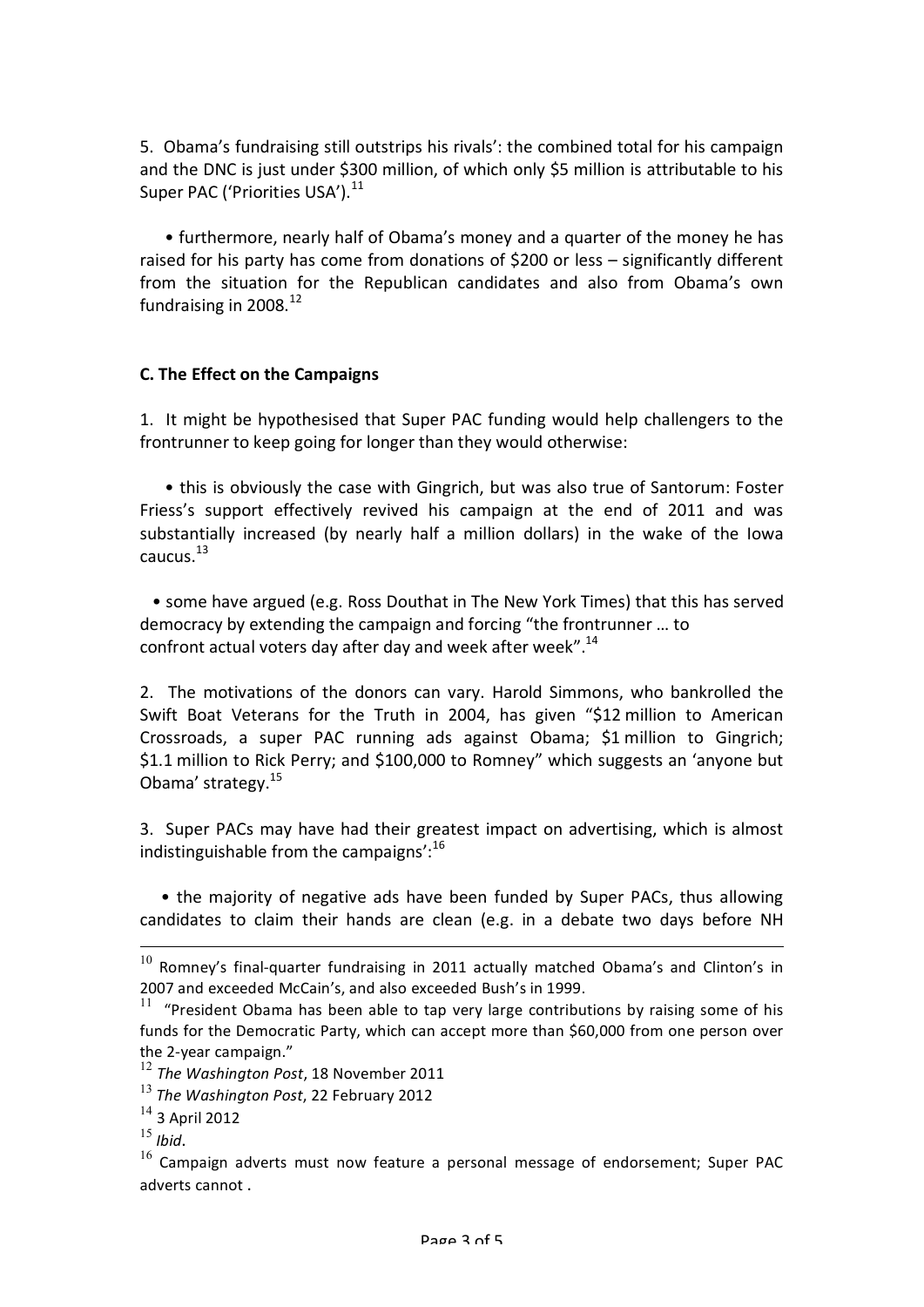primary, when Gingrich asked Romney to denounce an ad by Restore Our Future, the candidate said, "I can't direct their ads.")

• fully 85% of the Romney campaigns ads before the Iowa caucus were positive<sup>17</sup>

• [Graphic of negative advertising spending] Most Super PAC ad spending is negative (72% c/w 27% for campaigns) and has greatly increased the proportion of negative media

• The Washington Post of 20 February claimed 50% of ads in the GOP primaries were negative compared with 6% in 2008 and two-thirds of Romney's spending was negative: this has cost him support amongst independents

• negativity may be a function of the inability of Super PACs to co-ordinate with campaigns and thus may ads featuring the candidate they wish to support: 'comparison' advertising (almost negative by definition) is the result.

4. Looking forward to the general election, much of the running is currently being made by  $501(c)(4)$  non-profits, which do not have to reveal their donors' identities:

• current interpretation of the law by the IRS allows non-profits to indulge in issue advocacy so long as such political advertising does not exceed half of their budgets (very generous!).

• so far they have spent more than \$24 million in the 2012 cycle on 'issue advocacy' advertising that can criticise an elected official so long as it does not take a position on his/her re-election;

• Crossroads GPS, a nonprofit associated with Karl Rove, has spent more than \$10 million on ads targeting Obama over the federal deficit, energy policy and other issues; whereas its sister super PAC American Crossroads has spent just \$133,000;<sup>18</sup>

5. It is doubtful the new funding mechanisms have changed the organisation or mechanisms of campaigns: arguably the only new communication technology is Twitter and how many Republican Party primary voters use that?

6. The biggest political effect has been to allow Newt Gingrich to revive and sustain an otherwise defunct campaign – a "different kind of campaign", note! -- but the new rules re: proportional allocation of delegates make continuing in the race more relevant.<sup>19</sup>

<sup>&</sup>lt;sup>17</sup> The Washington Post, 27 December 2011

<sup>&</sup>lt;sup>18</sup> The Washington Post, 6 February 2012

 $19$  Since 1980 ever winner of the South Carolina Republican primary has gone on to win the nomination.